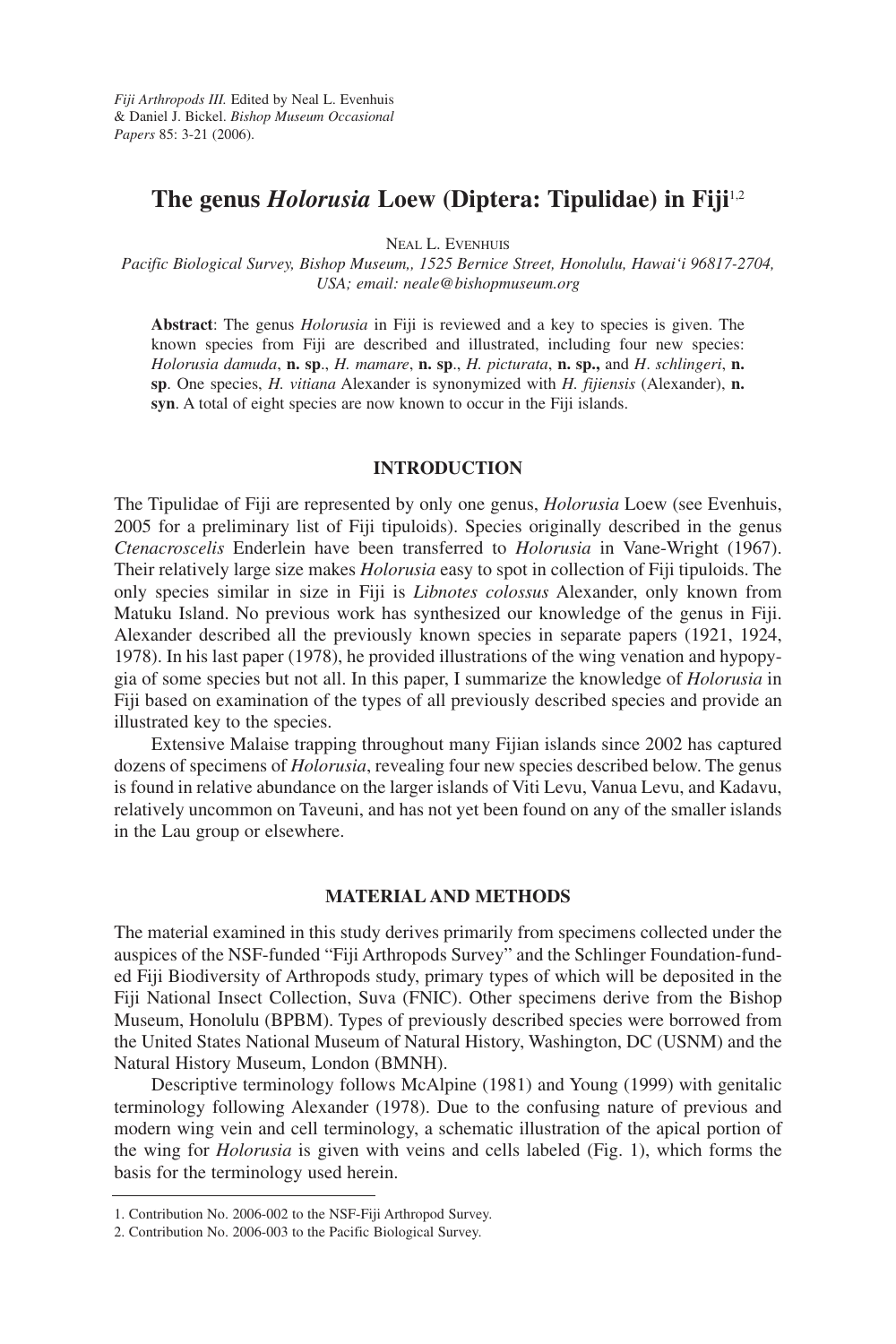

**Figure 1**. Generalized illustration of the apical portion of a *Holorusia* wing showing vein and cell terminology used in this paper. **Figure 2**. *Holorusia fijiensis* (Alexander) left antenna, lateral view.

#### **SYSTEMATICS**

Vane-Wright (1967) discussed salient characters that were useful in classifying and identifying taxa of *Holorusia* and related genera. As a result of examination of numerous specimens in this study, I here give a brief discussion of the characters that have been found useful in identification and may prove useful in potential phylogenetic studies.

*Head*. Although useful in distinguishing some species of the genus in other parts of the world, the shape of the antennal flagellomeres does not appear to have any specific differences in the Fijian taxa. All appear as in Fig. 2. The coloration of the scape and pedicel differs in some species, but do not appear to be of phylogenetic significance.

*Thorax*. The pleural patterning or dark and light coloration may prove useful in determining species groups. The relatively small assemblage of taxa from Fiji appear to fall into distinct groupings based on whether they have horizontal stripes (*fijiensis*), vertical stripes (*picturata*), predominantly brown (*mamare*), or predominantly yellowish with some brown areas ventrally on lower pleural sclerites (*damuda*, *degeneri*, *lepida*, *schlingeri*, *walkeriana*).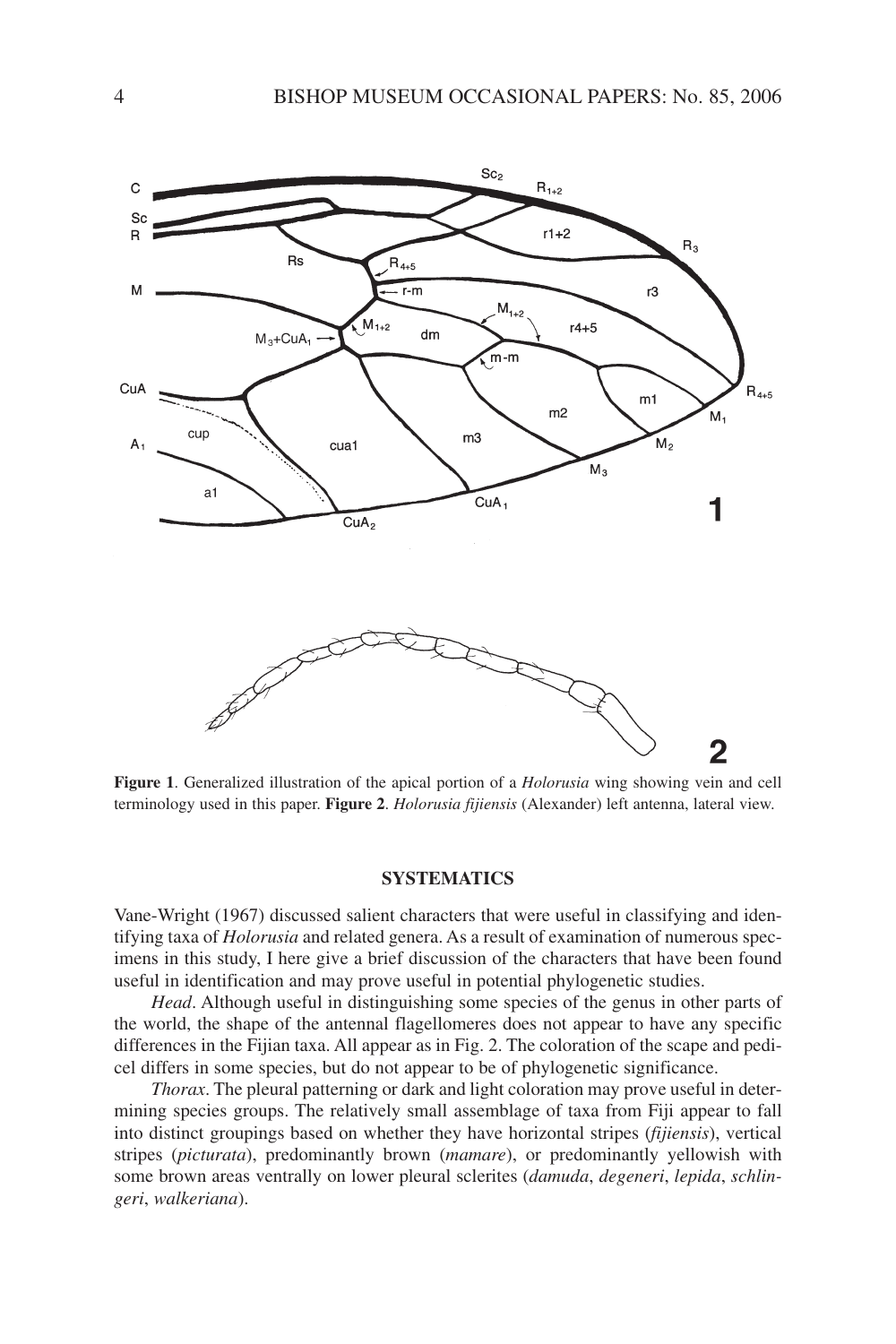

**Figure 3.** *Holorusia* heads, dorsal view. **a**. *H. schlingeri,* n. sp.; **b**. *H. fijiensis* (Alexander).

*Legs*. Fijian taxa appear to fall into two groups based on the presence (*fijiensis*, *mamare*) or absence (*damuda, degeneri, lepida, schlingeri, walkeriana*) of a subterminal yellow band on an otherwise dark brown apical femoral coloration.

*Wing*. All Fijian taxa have an effaced area near the distal third of the wing. This is shown by whitish veins and sometimes whitish or pale coloration in the midst of otherwise smoky or infuscated cell coloration. In addition, a slight bulge in the costa at the level of effaced area in the distal portion of the wing may be noticed in some species (e.g., Figs. 13, 17, 18). Infuscation is always present in the stigma and on basal portion of vein  $CuA<sub>1</sub>$ , and may be present at the junctions of other veins in the distal half of the wing, although the intensity of darkness or paleness of this infuscation is highly variable within the genus but appears to be consistent within species. The width of the opening of cell cup at the wing margin can be used to group taxa, but may not be of phylogenetic significance (e.g., a wide opening (wider than cell r4+5) easily groups large, generally yellowish species [*lepida* and *schlingeri*], but also includes the smaller, heavily brown-patterned *picturata*). The length of the petiole at the base of cell m1 (= vein  $M_{1+2}$  at base of this cell) can be used to group taxa; having a petiole shorter than cell m1 groups the same taxa that have a yellow subterminal band on the femora (*fijiensis, mamare*).

*Male hypopygia*. The shape of the ninth tergite and the inner and outer gonostyli are useful in species identifications but may not be of phylogenetic value as shapes and sizes do not seem to conform to discrete species groupings.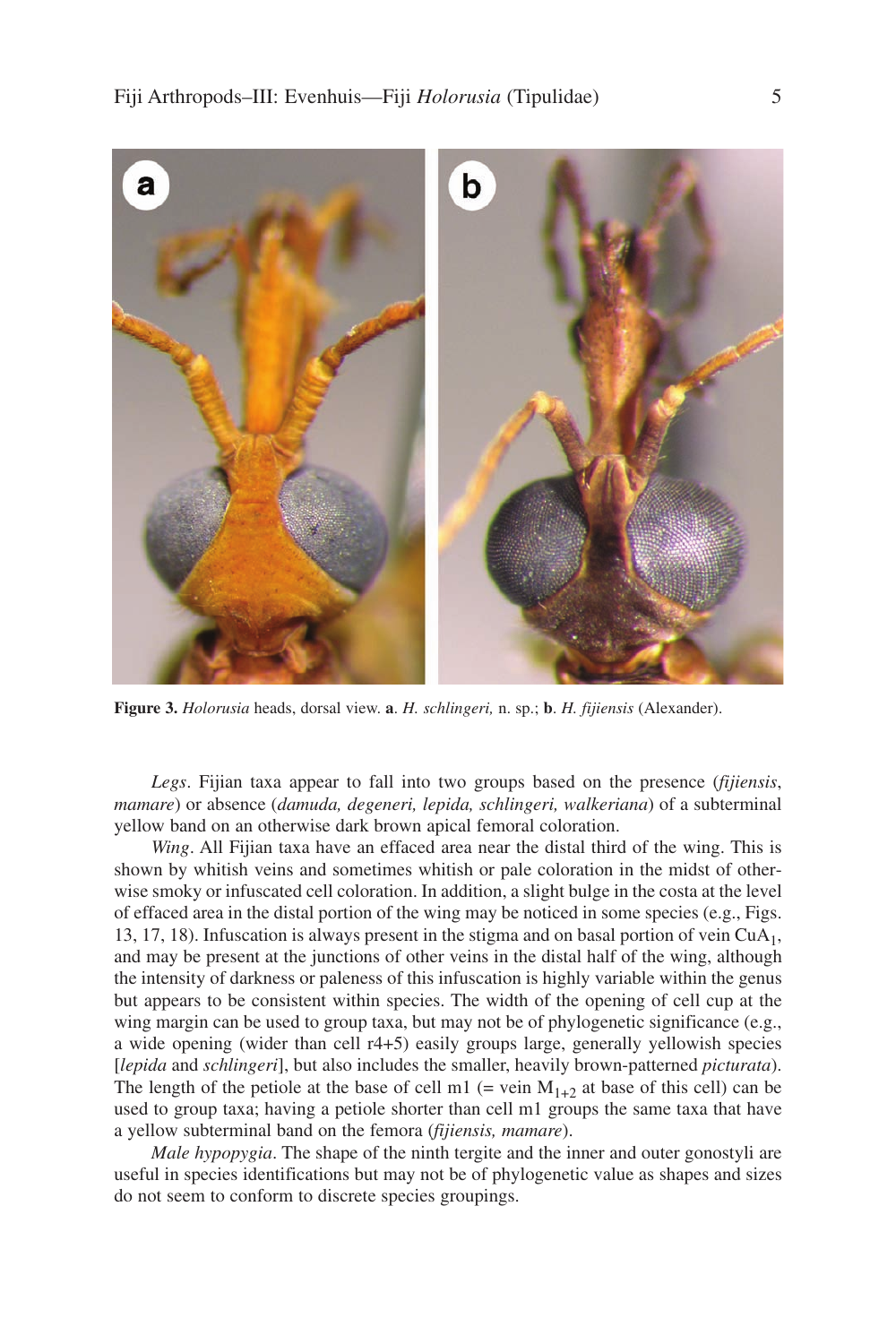*Ovipositor*. Other than size differences extremely long for the large yellowish species (*lepida* and *schlingeri*) and much shorter for the smaller more brown species (cf. Figs. 20a and 20b), there appear to be few characters of phylogenetic significance or taxonomic value.

## KEY TO SPECIES OF *HOLORUSIA* LOEW OF FIJI

| 1.                 | Wing with extensive brown infuscation pattern (Figs. 10, 17); cell r4+5 infuscated                                                                                                                                                                                                                   |
|--------------------|------------------------------------------------------------------------------------------------------------------------------------------------------------------------------------------------------------------------------------------------------------------------------------------------------|
| —.<br>2.           | Wing not as extensively patterned; cell r4+5 without infuscation, if present, then<br>Cell cup at wing margin wider than cell m3 (Figs. 15, 18); large (usually yellowish)                                                                                                                           |
| <sup>--</sup>      | Cell cup at wing margin narrower than cell m3 (e.g., Fig. 12); smaller brownish flies                                                                                                                                                                                                                |
| 3.                 | Wing cells cup, a1, and anal lobe with distinct but pale brownish clouds of infusca-<br>tion (Fig. 9); vein $CuA2$ with distinct infuscation to wing margin; outer gonostyle<br>subellipsoid-rectangular, without apical sclerotization  lepida Alexander                                            |
|                    | Wing without distinct brown infuscation in cells cup, a1, and anal lobe (Fig. 11); vein<br>CuA <sub>2</sub> with infuscation restricted to junction of CuA <sub>1</sub> and CuA <sub>2</sub> ; outer gonostyle sub-<br>rectangular, slightly constricted medially, with dark sclerotization apically |
| 4.<br>—.           | Femora apex black to dark brown, with contrasting pale yellow band subapically;<br>Femora without contrasting pale band subapically (although femoral tips may be<br>darker than remainder of femora in some specimens); petiole of vein $M_{1+2}$ longer                                            |
| 5.<br><sup>-</sup> | Vein Rs with brown infuscation basally; rostrum yellowish laterally; male genitalia<br>with outer gonostylus very thin, U-shaped (Fig. 30c)  mamare Evenhuis, n. sp.<br>Vein Rs without infuscation basally; rostrum brown to dark brown laterally; outer                                            |
| 6.<br>—.           | Vein $M_3$ +CuA <sub>1</sub> shorter than r-m crossvein (Fig. 13); wing infuscation generally yel-<br>degeneri Alexander<br>lowish<br>Vein $M_3$ +CuA <sub>1</sub> as long or longer than r-m crossvein (e.g. Figs. 12, 19); wing infus-                                                             |
| 7.                 | Stigma pale brown; antenna reddish yellow in color; male tergite IX subquadrate<br>Stigma brown; antenna yellowish; male tergite IX hemispherical (Fig. 26a)                                                                                                                                         |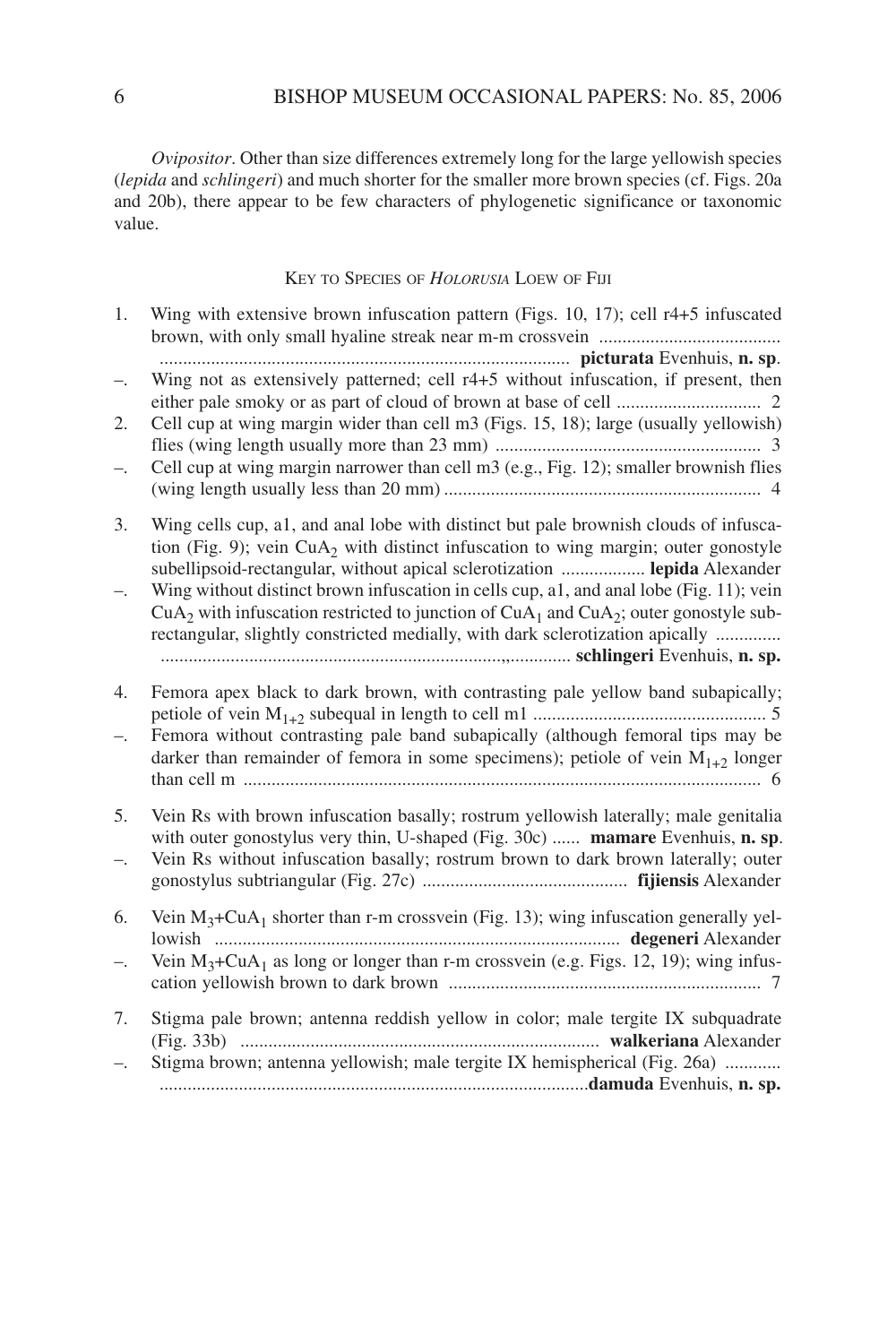### *Holorusia damuda* Evenhuis, **new species** (Figs. 8, 12, 20b, 21, 26)

**Diagnosis**. *Holorusia damuda* appears closest to *H. walkeriana*, but can be separated from it by the distinct brown stigma and other infuscation of the wing (the stigma and other wing infuscation pale brown in *H. walkeriana*) as well as the hemispherical shape of the ninth male tergite (this tergite subquadrate in *H. walkeriana*).

**Description**. Lengths: Body: 16.0–18.5 mm; wing: 17.1–19.4 mm. **Male**. *Head*. Rostrum yellowish orange, brown laterally; nasus distinct, yellowish orange, black at extreme tip, subequal in length to second flagellomere. Occiput yellowish orange, golden brown pruinose laterally, with short sparse yellowish hairs. Palpi brown with yellow bases and apices. Antenna 12-segmented, with first and second flagellomere yellowish, remainder of antennal segments yellowish brown; apicalmost flagellomere longer than penultimate one.

*Thorax*. Pronotum brown dorsally and dorsolaterally, yellow ventrolaterally. Prescutum brownish with three dark brown stripes; median stripe extending almost to transverse suture, with grayish brown median vitta; lateral pair shorter, extending from just posterior to pseudosutural fovea to transverse suture. Scutum grayish pruinose with paired brown spots, anterior pair almost black. Scutellum dark brown basally, brown pruinose apically. Pleura predominantly yellowish pruinose, with dark brown stripe from proepimeron to laterotergite, gray pruinose patches on anepisternum and anepimeron; katepisternum and meron brown ventrally. Metatergite grayish brown pruinose, dark brown posteroventrally. Halter with stem and knob yellowish brown.

*Legs*. Coxae brown, gray pruinose, yellow haired; fore trochanter shining reddish brown; mid and hind trochanters pale brown pruinose. Remainder of legs yellowish becoming darker brown on tarsal segments II–V.

*Wing* (Fig. 12). Pale yellowish brown; veins brown; stigma brown. Effaced areas of veins and associated cells include: end of Sc, apical half of Rs, crossveins r-m and m-m; vein at base of cell m2. Brown infuscation in cells sc and cup and along basal portion of vein CuA<sub>1</sub>. Petiole of cell m1 (vein  $M_{1+2}$  at base of cell m1) longer than cell m1. Cell cup narrowly open in wing margin.

*Abdomen*. Tergites I–VI reddish brown, with whitish posterior transverse band on segments II–V; tergites VII–IX dark brown. Sternites slightly paler reddish brown than tergites.

*Male hypopygium* (Fig. 26). Tergite IX hemispherical, slightly emarginate medially, posterolateral angles rounded. Outer gonostyle broad basally, tapering sharply mesally to blunt apex, finely hirsute, pale hairs throughout, longer hairs basally. Inner gonostyle with beaklike apical portion, a few minute hairs subapicodorsally, arm slender, lateral surface from beak to middle of arm with three strong reddish ridges, base swollen with black hairs.

**Female**. As in male except: with terminalia as in Figs. 20b, 21. Tergites VIII–IX dark brown. Sternite VIII brownish yellow, length about 1.5 times width, bilobed and deeply emarginate medially, each lobe sharply rounded; hypovalve shining yellowish brown with some dark coloration medially.

**Types**. Holotype ? from FIJI: **Viti Levu**: Koroyanitu EcoPark, 1 km E Abaca Village, Savuione trail, 800 m, 5–18 Oct 2004, Malaise, L. Tuimereke. *Paratypes*: FIJI: **Viti Levu**: 3?, 2 km E Navai Village, Mt. Tomanivi, 700 m, 23 Sep–6 Nov 2004, Malaise, E. Namatalau;  $1\degree$ , Koroyanitu EcoPark, 1 km E Abaca Village, Savuione Trail, 800 m, 25 Oct–5 Nov 2002, Malaise, L. Tuimereke (FBA003010). Holotype to be deposited in FNIC. Paratypes in FNIC and BPBM.

**Etymology**. The species epithet derives from the Fijian *damuda* = "reddish, brownish", referring to the general brownish coloration of wing and body patterning.

**Distribution**. Known only from northwestern and north central Viti Levu.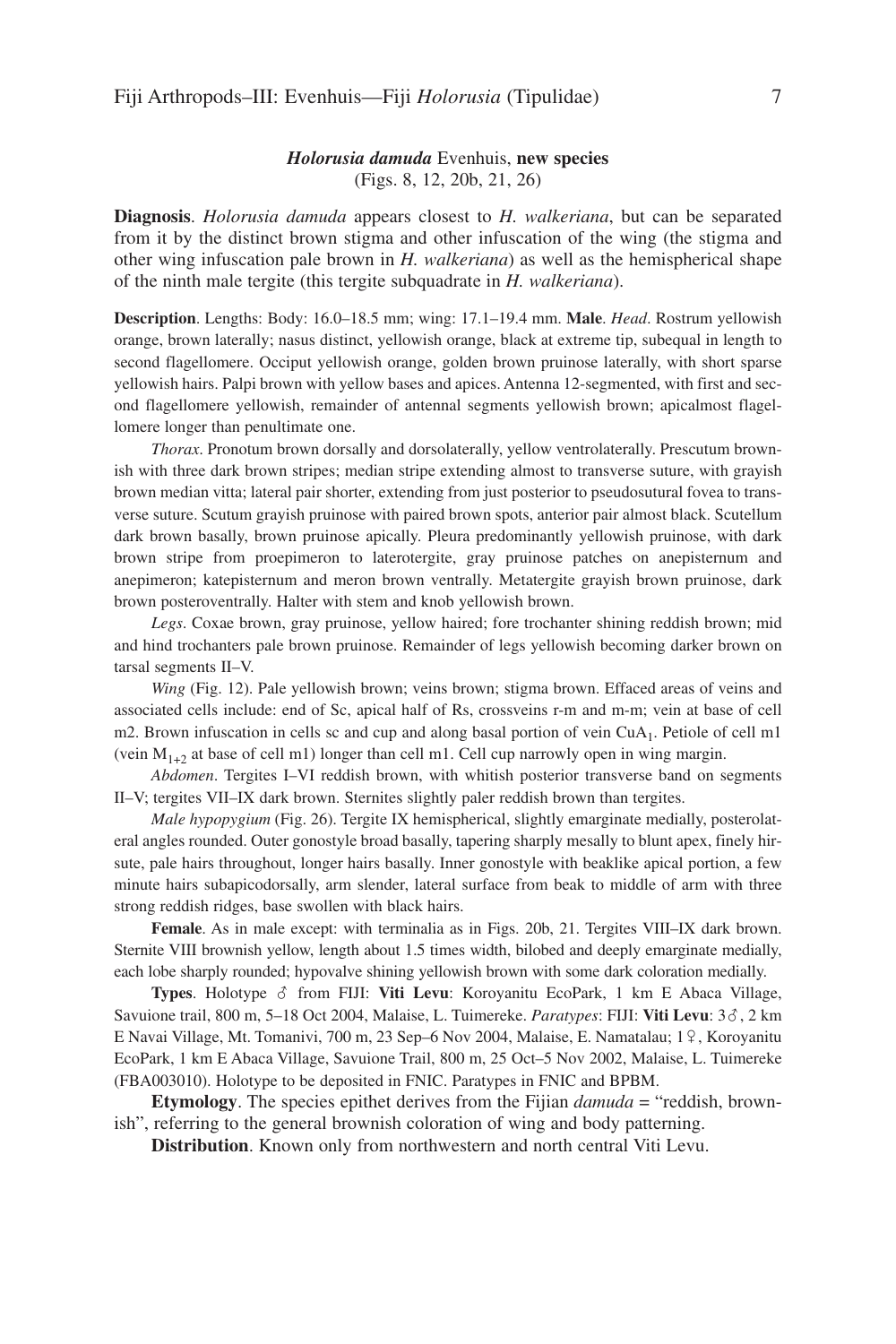

**Figures 4–5**. *Holorusia* heads and thoraces, lateral view. **4**. *H. fijiensis* (Alexander). **5**. *H. lepida* (Alexander), holotype.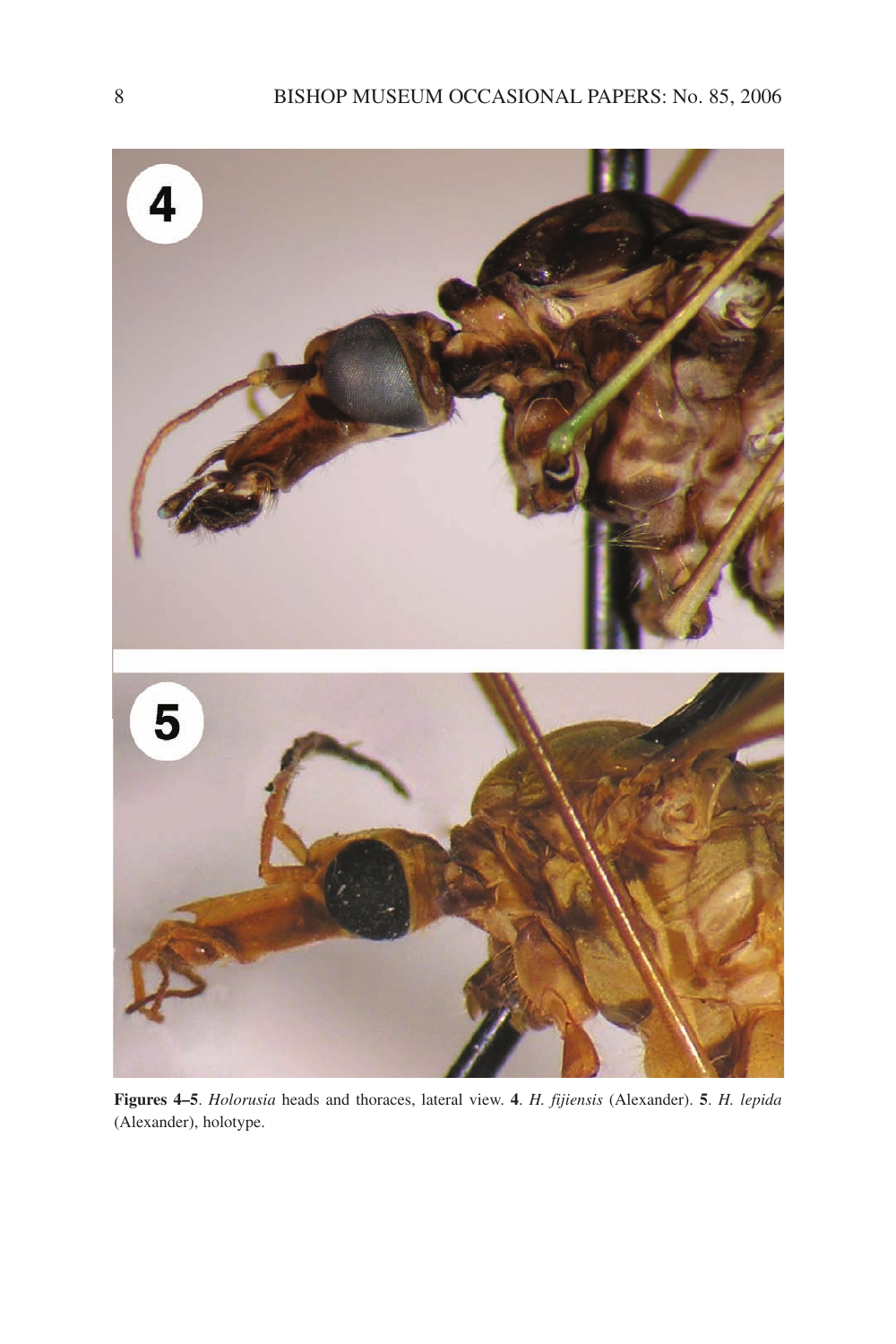

**Figures 6–7**. *Holorusia* heads and thoraces, lateral view. **6**. *H. mamare*, n. sp. **7**. *H. picturata*, n. sp.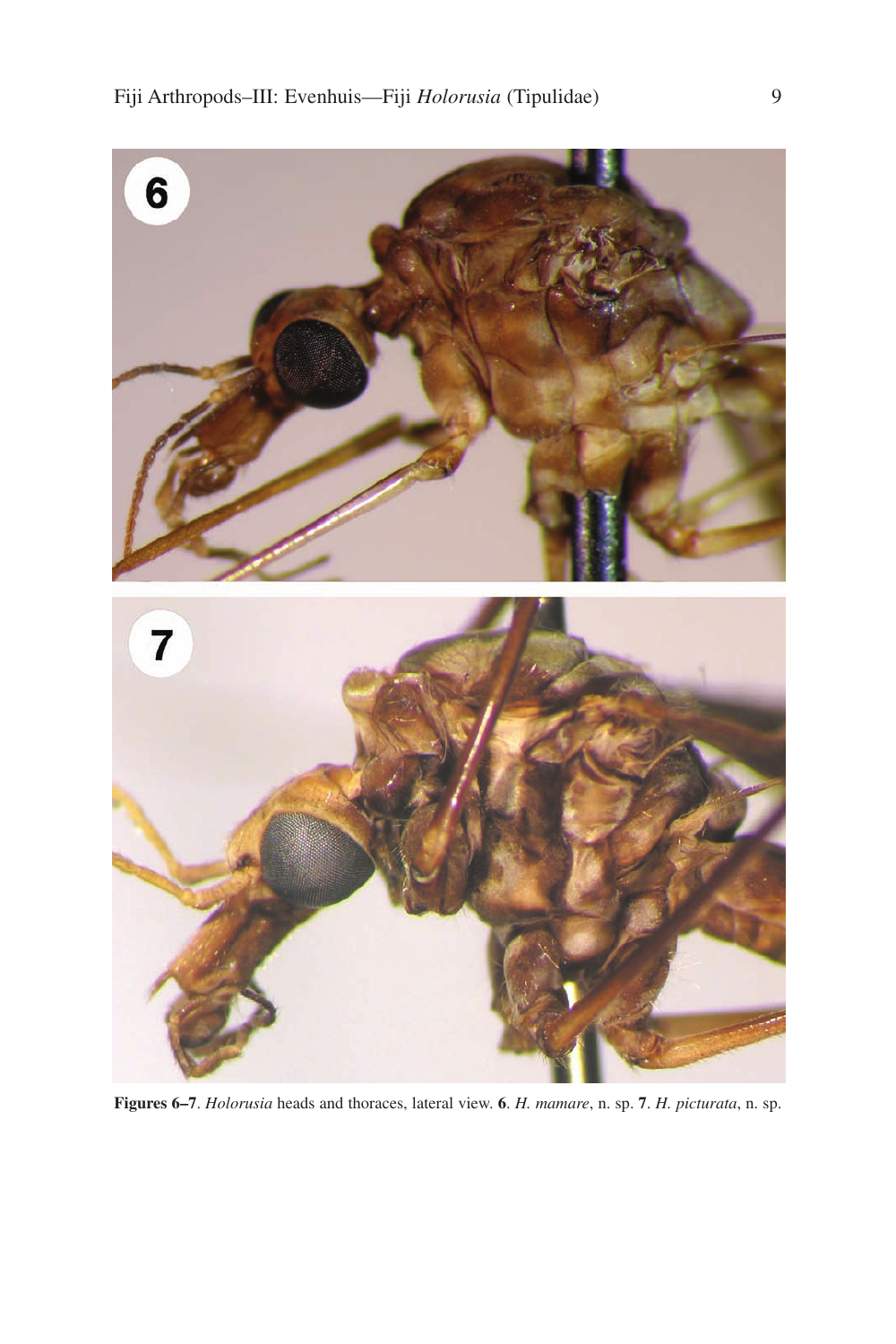#### *Holorusia degeneri* **Alexander**

(Figs. 13, 27)

*Holorusia degeneri* Alexander, 1978: 103. Oosterbroek, 1989: 56. Evenhuis, 2005: 28

Alexander (1978) described this species based on eight specimens collected by the botanist Otto Degener at his lantern in Nadele (originally spelled as "Nandala") west of Nadarivatu on Viti Levu while he was pressing plants in his bungalow near the Fish Hatchery there (Degener, 1949).

*Male genitalia* (Fig. 27) [some structures redrawn from holotype slide]: Tergite IX subhemispherical, deeply emarginate medially. Inner gonostyle with beaklike apical portion slightly less than half length of entire gonostyle, sharply pointed apically, dorsal surface with reddish ridges. Outer gonostyle subtriangular with broadly rounded lateral and mesal projections [Note: the illustration in Alexander (1978) has the orientation of this structure inadvertently flipped from the actual as it was drawn from a slide preparation that flipped the structure].

**Material Examined**. *Types*: Holotype ? and paratype / (pinned together) FIJI: **Viti Levu**: Nandala [= Nadele], 24 Mar 1941, O. Degener (both in USNM). *Other material*: FIJI: **Viti Levu**: 1/, Veilaselase Track, 3.2 km E Navai Village, 1020 m, 18 Oct–28 Nov2004, 17°37'27"S, 178°00'33"E, Malaise, E. Namatalau (FNIC);  $1\delta$ , 0.5 km N. Abaca Village, 800 m, 29 Nov–13 Dec 2004, 17°40'S, 177°33'E, Malaise, L. Tuimereke (BPBM).

**Remarks**. Degener (1949) gave details on his collection of this species:

"Though professionally interested in plants and concentrating upon their collection and study, I am attracted as a hobby to most remaining phases of Natural History. I always carried a "cyanide bottle" with me or had one within reach. When strange insects flew into my lantern at night while I was working on my plants, I caught, killed and preserved them. As my friend Dr. C.P. Alexander of the University of Massachusetts was particularly interested in Tipulidae, or crane-flies, I paid particular attention to these two-winged, longlegged insects. I placed them in dry paper packets, labeled them as to locality and date, and then mailed them to him in Postum containers with odd accumulations of dead tree crickets, wasps, flies, etc. They reached him at his study in Amherst usually in good condition."

**Distribution**. Known only from north central and northwestern Viti Levu.

### *Holorusia fijiensis* **Alexander** (Figs. 2, 3b, 4, 14, 22, 28)

*Ctenacroscelis fijiensis* Alexander, 1921: 562.

*Holorusia fijiensis* (Alexander). Vane-Wright, 1967: 537; Oosterbroek, 1989: 56. Evenhuis, 2005: 28. *Holorusia vitiana* Alexander, 1978: 104; Oosterbroek, 1989: 56. Evenhuis, 2005: 28. **N. syn.**

Numerous specimens of this species have been examined in this study showing it to be widely distributed throughout Fiji (viz., Viti Levu, Kadavu, Lakeba, Gau, Vanua Levu, and Taveuni). It is easily distinguished from most other Fijian *Holorusia* species by the

**Figures 8–11**. *Holorusia* wings. **8**. *H. damuda,* n. sp*.* **9***. H. lepida* (Alexander). **10**. *H. picturata,* n. sp. **11***. H. schlingeri,* n. sp.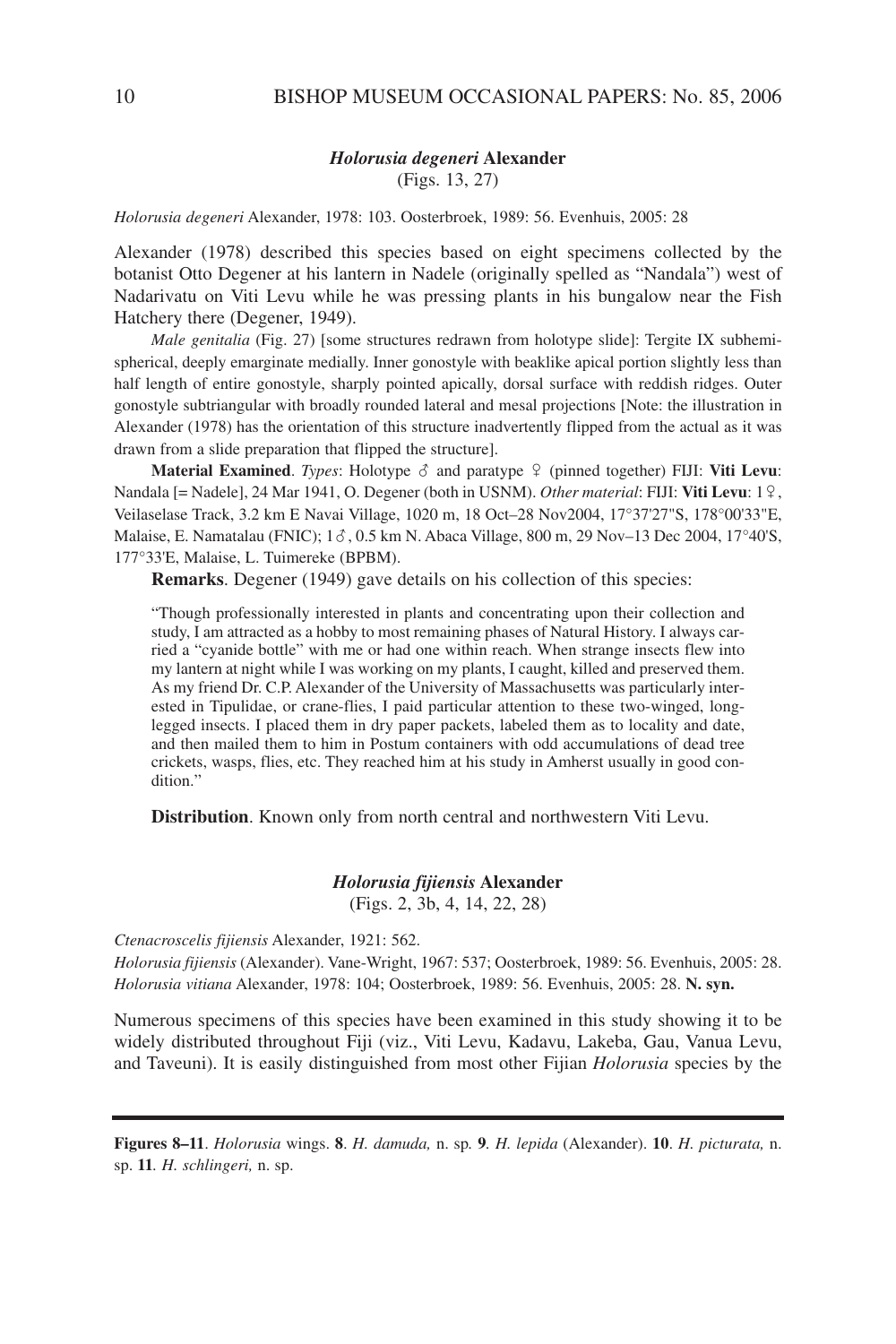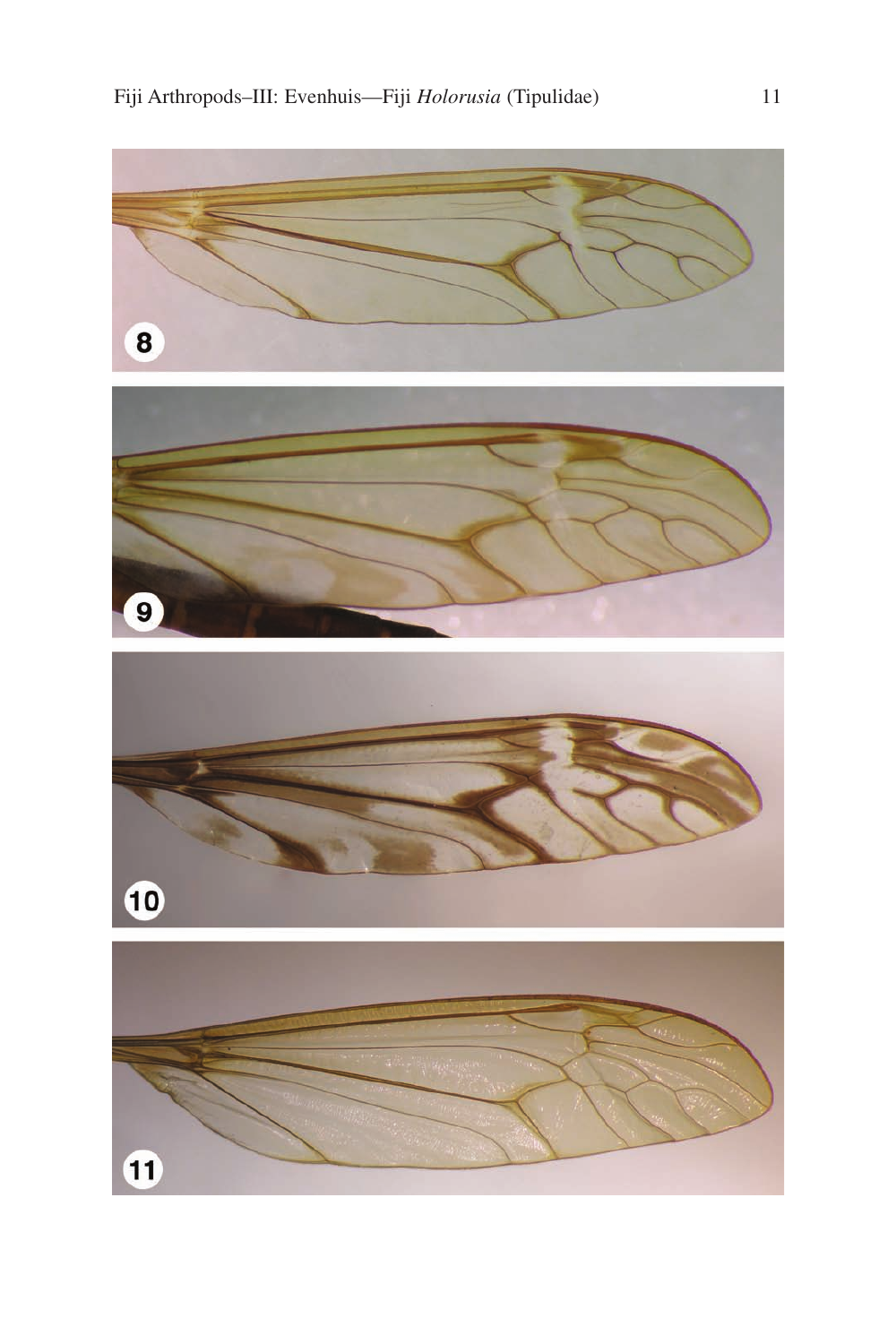

**Figures 12–19**. *Holorusia* wing tips. **12**. *H. damuda*, n. sp. **13**. *H. degeneri* Alexander. **14**. *H. fijiensis* (Alexander). **15**. *H. lepida* (Alexander). **16**. *H. mamare*, n. sp. **17**. *H*. *picturata*, n. sp. **18**. *H. schlingeri*, n. sp. **19**. *H. walkeriana* (Alexander), holotype.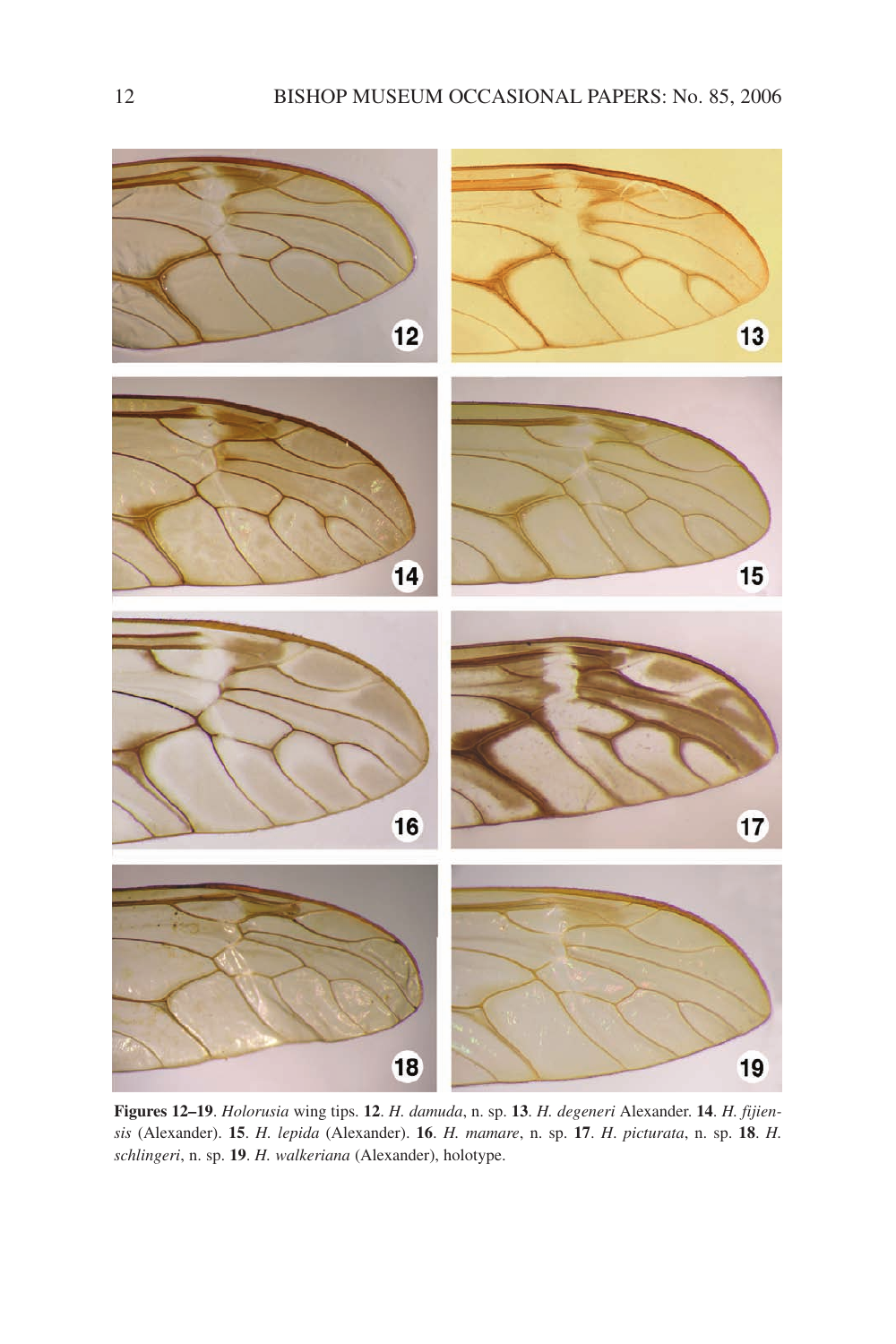horizontal striping pattern on the pleura (Fig. 4) (no other Fijian species has this type of striping pattern). It is also distinguished by the dark brown occiput and dorsum of the head. *Holorusia picturata* also has this characteristic but can be separated from *H. fijiensis* by the heavily dark brown wing pattern (more modest wing patterning in *H. fijiensis*). Examination of the types of both species and comparison with the specimens examined during this study show that the type female of *H. fijiensis* is a pale variant (possibly teneral) of *H. vitiana*. Both species have a characteristic yellow subterminal band on the femora, but the contrast between it and the more typical dark blackish brown tip of the femora is not as distinct in the type female of *H. fijiensis*. Although Alexander (1978) said that the male genitalia of the two were different, an examination of numerous specimens shows that the differences he illustrated were actually very slight (tergite IX) or fall within a normal range of variation for this widespread species (shape of outer gonostylus). I conclude here that the male hypopygia of both are conspecific; therefore, I synonymize the two names.

*Male hypopygium* (Fig. 28). Tergite IX subquadrate, with slightly concave posterior margin, emarginate medially, posterolateral corners acute, but rounded. inner gonostyle with beaklike portion about half length of entire gonostyle, with minute hairs on dorsoapical surface, dorsal surface with reddish brown ridges. outer gonostyle ellipsoid with protruding mesal portion; apical and mesal projections minutely haired.

*Female terminalia* (Fig. 22). Entirely dark brown. Sternite VIII subquadrate, length subequal to width, bilobed apically with each lobe broadly rounded. Hypovalve unicolorous.

**Material Examined**. *Types*: Holotype / of *fijiensis*: FIJI: **Vanua Levu**: Labasa, Oct 1914, R. Veitch (BMNH). Holotype ? of *vitiana*: FIJI: **Viti Levu**: Nadele, 24 Mar 1941, Otto Degener, at light (USNM). *Other material examined*: Numerous specimens from the following islands: Gau (**new record**), Kadavu (**new record**), Lakeba (**new record**), Taveuni (**new record**), Vanua Levu, and Viti Levu. Representative specimens in FNIC, BPBM, and USNM.

**Remarks**: *Holorusia fijiensis* was originally described based on a single female collected from Labasa on Vanua Levu (incorrectly spelled as "Labaea" [based on an incorrect transcription of the handwritten label]) in October 1914 by R. Veitch. The male genitalia were illustrated by Alexander (1978) from subsequently collected material. *Holorusia vitiana* was described based on a single male collected by Otto Degener in Nadele (originally spelled as "Nandala"). Representative specimens deposited in FNIC, BPBM, and USNM.

**Distribution**. Widespread throughout Fiji (Viti Levu, Vanua, Levu, Gau, Kadavu, Lakeba, Taveuni).

### *Holorusia lepida* **Alexander**

(Figs. 5, 9, 15, 23, 29)

*Ctenacroscelis lepida* Alexander, 1924: 45. *Holorusia lepida* (Alexander). Vane-Wright, 1967: 537; Oosterbroek, 1989: 56. Evenhuis, 2005: 28.

This species was described based on a single male and female collected at Loloti on Viti

Levu on 19 Dec 1920 by W. Greenwood. The male genitalia are here redescribed based on examination of the type and additional specimens collected during this survey.

*Male hypopygium* (Fig. 29). Tergite IX subquadrate with concave posterior margin, narrowly and deeply emarginate medially, apical corners knoblike, truncate and rounded apically. inner gonos-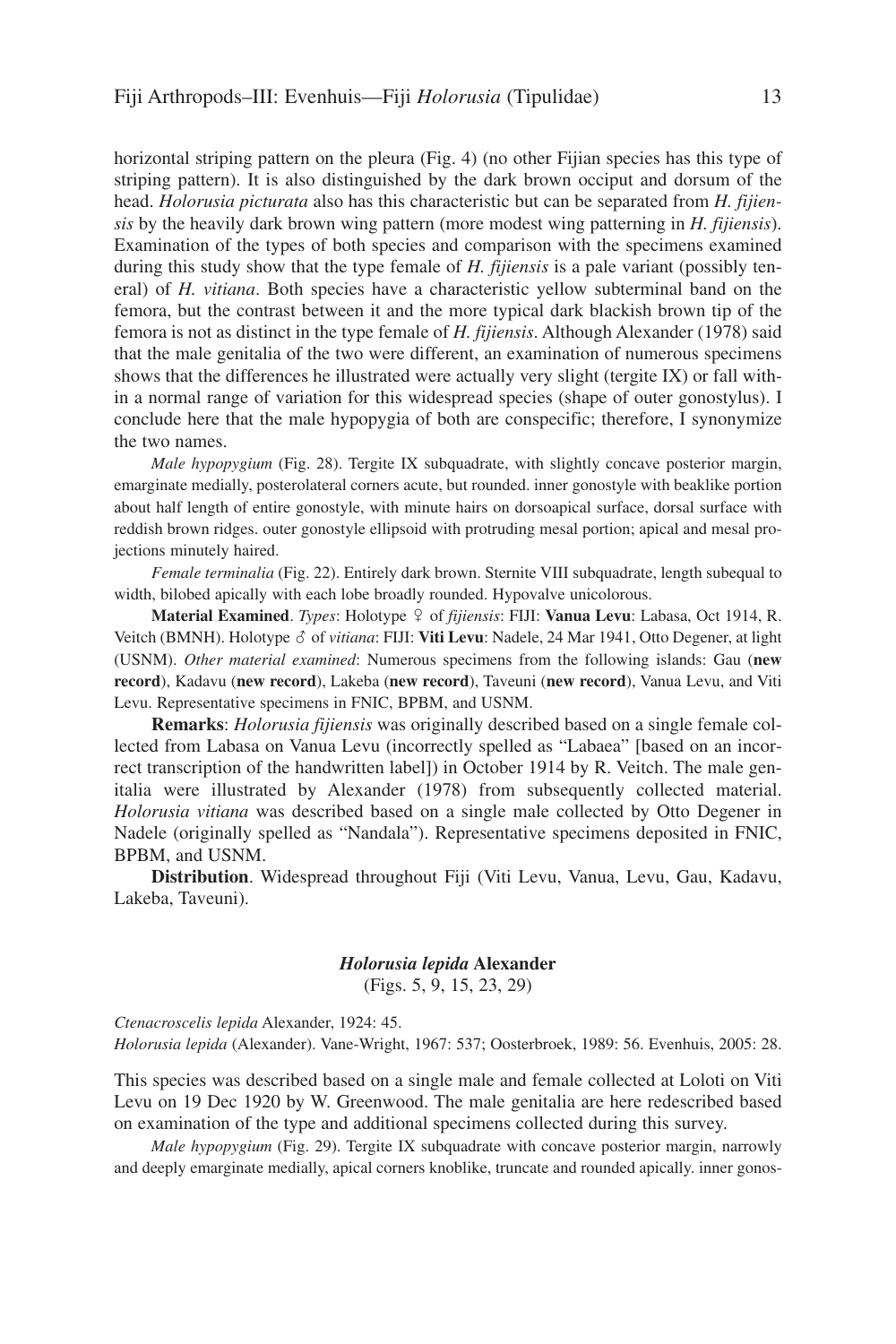

**Figure 20**. *Holorusia* female terminalia. **a**. *H. schlingeri*, n. sp.; **b**. *H. damuda,* n. sp. Abbreviations: ce = cercus; hv = hypovalve;  $S8$  = sternite VIII; T8 = tergite VIII; T9 = tergite IX; T10 = tergite X.

tyle with beaklike apical portion slightly less than half entire length of gonostyle, with minute hairs dorsoapically, longer hairs along thin rod and on mesal surface basally. outer gonostyle

*Female terminalia* (Fig. 23). Sternite VIII subquadrate, shiny brown on apical three-fourths, bilobed with shallow cleft medially, posterodorsal corners slightly produced, knoblike; hypovalve shiny yellow to yellowish brown with dark medial coloration, tips darkly sclerotized.

**Material Examined**. *Types*: Holotype ? and allotype / FIJI: **Viti Levu**: Loloti, 19 Dec 1920, W. Greenwood (BMNH). *Other material examined*: FIJI: **Viti Levu**: 1?, Koroyanitu EcoPark, Savuione Trail, 1 km E Abaca Village, 800 m, 28 Aug–6 Sep 2004, 17°40'S, 177°33'E, Malaise, L. Tuimereke, (FNIC);  $1\frac{9}{7}$ , same data except: 20 Sep–5 Oct 2004 (FNIC);  $1\frac{9}{7}$ , same data except: 21Oct– 18 Nov 2004, [FBA 49605]; 1 º, 2.0 km SW Vaturu Dam, 700 m, 7-19 Aug 2004, 17°44'41"S, 177°39'54"E, Malaise, A. Namaqa. **Vanua Levu** (new island record): 1?, Wainibeqa, 4 km NW of Kilaka Village, 150 m, 9–20 Dec 2004, 16°48'21.5"S, 178°59'23.8"E, Malaise P. Manueli (BPBM).

**Remarks**. Representative specimens deposited in FNIC, BPBM, and USNM. **Distribution**. Found on Viti Levu and Vanua Levu islands.

> *Holorusia mamare* Evenhuis, **new species** (Figs. 6, 16, 24, 30)

**Diagnosis**. *Holorusia mamare* fits in the group of species with a yellow subterminal band on the femora, but is easily distinguished from them by the generally brownish pleura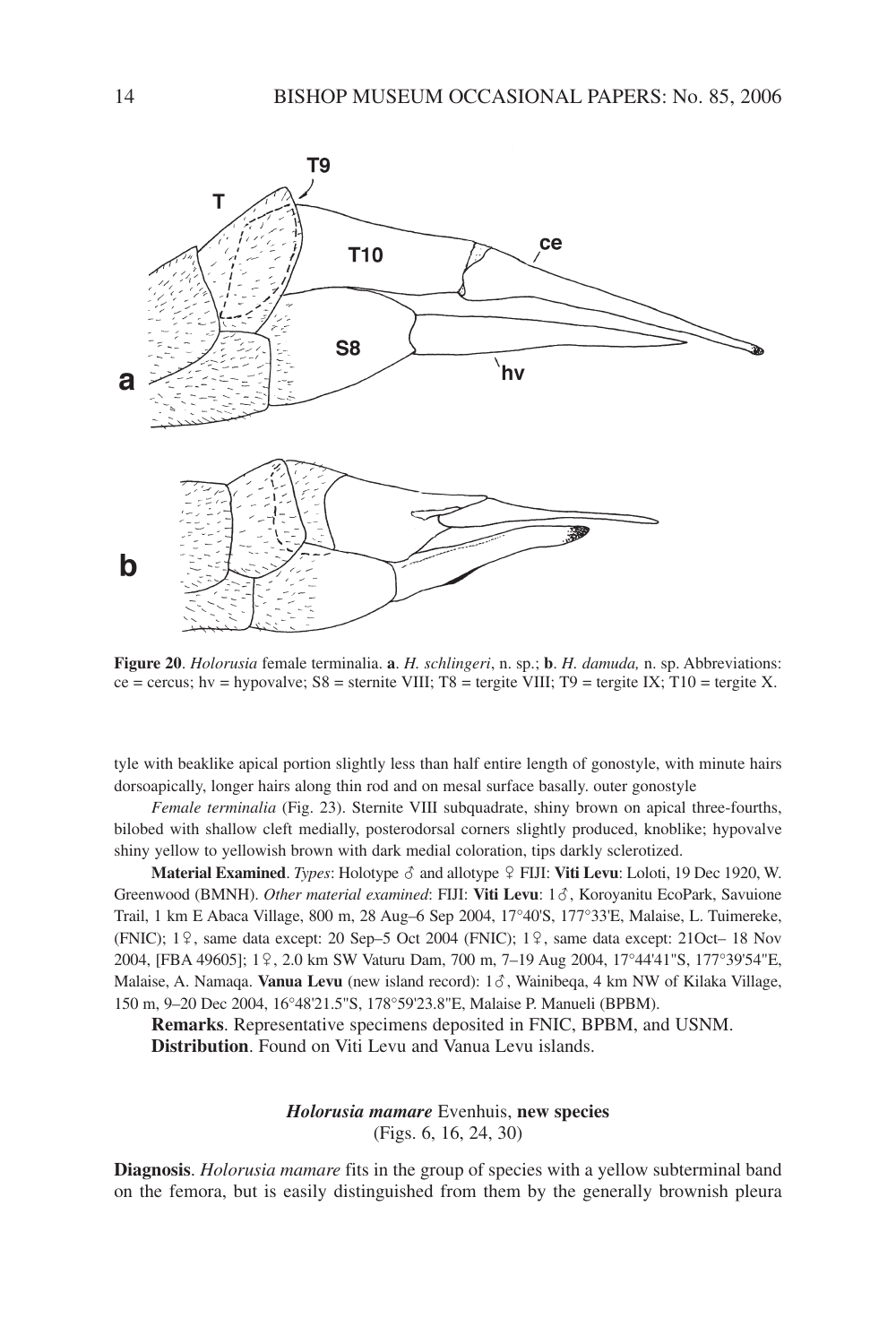

**Figures 21–25**. *Holorusia* female terminalia, ventral view, showing hypovalve and shape of sternite VIII. **21**. *H. damuda*, n. sp. **22**. *H. fijiensis* (Alexander). **23**. *H. lepida* (Alexander). **24**. *H. mamare*, n. sp. **25**. *H. schlingeri*, n. sp.

(with stripes in the other species) and the unusually thin and U-shaped outer gonostyle of the male hypopygium.

**Description**. Lengths: Body: 17.8–18.4 mm; wing: 18.0–20.2 mm. **Male**. *Head*. Rostrum brown; nasus distinct, brown, subequal in length to first flagellomere. Occiput brown, yellow along posterior margin of eyes, scattered silvery pruinose, with short sparse black hairs. Palpi brown. Antenna 12 segmented, brown; apicalmost flagellomere subequal in length to penultimate one.

*Thorax*. Pronotum brown. Prescutum brownish with three vaguely apparent brown stripes; median stripe extending almost to transverse suture. Scutum grayish pruinose. Scutellum dark brown. Pleura (Fig. 6) predominantly brownish, yellowish on posterior sclerites. Metatergite grayish brown pruinose, dark brown dorsally. Halter with stem brown, knob yellowish brown.

*Legs*. Coxae brown basally, yellow apically, gray pruinose, yellow haired; trochanters brown. Femora yellowish brown basally, with subapical band of yellow, dark brown apically. Remainder of legs yellowish becoming darker brown on tarsal segments II–V.

*Wing* (Fig. 16). Pale yellowish brown; veins brown; stigma brown. Effaced areas of veins and associated cells include: end of Sc, apical third of Rs, crossveins r-m and m-m; vein at base of cell m2. Brown infuscation in cells sc and cup and along basal portion of vein CuA1. Petiole of cell m1 (vein  $M_{1+2}$  at base of cell m1) shorter than cell m1. Cell cup narrowly open in wing margin, narrower than opening at wing margin of cell m3.

*Abdomen*. Tergites I–VIII reddish brown, with whitish posterior transverse band on segments III–V; tergites IX dark brown. Sternites yellow.

*Male hypopygium* (Fig. 30). Tergite IX subrectangular with deeply concave posterior margin, concavity with deep medial cleft, posterolateral corners acute, rounded. Inner gonostyle with large beaklike apical portion, a few minute hairs subapicodorsally, arm slender with prominent flange near middle of dorsal surface, dorsal surface from beak to middle of arm with three strong reddish ridges. Outer gonostyle U-shaped, thin, finely hirsute, pale hairs throughout.

**Female**. As in male except: with terminalia as in Fig. 24. Tergites VIII–IX dark brown. Sternite VIII brownish yellow, length about 1.5 times width, bilobed and deeply emarginate medially, each lobe sharply rounded; hypovalve shining yellowish brown with some dark coloration medially.

**Types**. Holotype ? from FIJI: **Taveuni**: Mt. Koronibuabua, 3.2 km NW Lavena Village, 235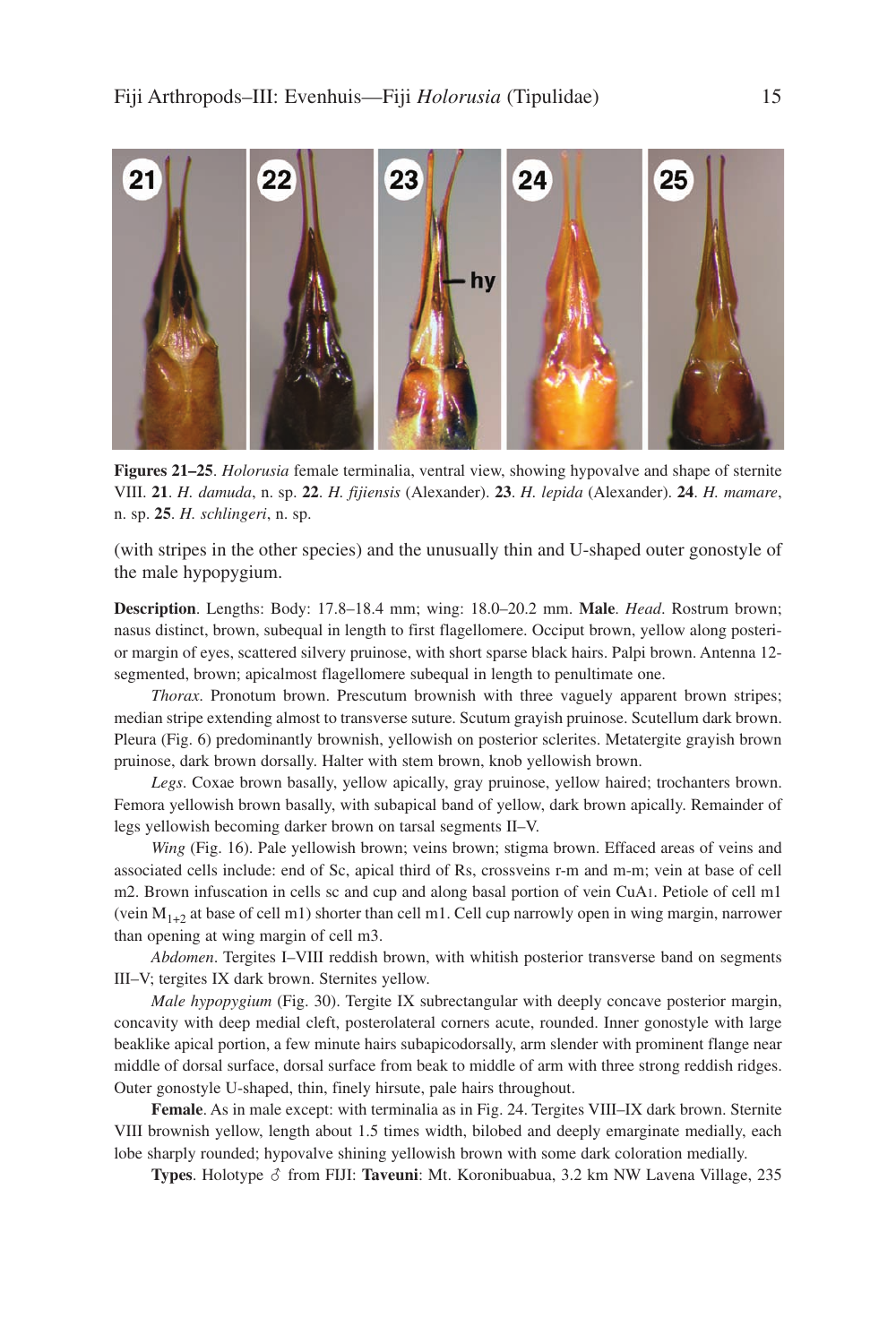m, 16°51'17"S, 179°53'29.9"W, 4–19 Nov 2003, Malaise, B. Soroalau, (FBA046594). *Paratypes*: FIJI: Taveuni: 1 $\delta$ , topotypic, collected with holotype (FBA046611) (BPBM); 1 $\Omega$ , Devo Peak, 5.6 km SE Tavuki Village, 1187 m, 16°50'35.7"S, 179°57'56.7"W, 3–10 Jan 2003, Malaise, E. Ratu, (FBA058168) (FNIC). Holotype to be deposited in FNIC. Paratypes in FNIC and BPBM

**Etymology**. The species epithet derives from the Fijian *mamare* = thin, referring to the thin U-shape of the outer gonostyle of the male hypopygium.

**Distribution**: Known only from Taveuni.

#### *Holorusia picturata* **Evenhuis**, **new species** (Figs. 7, 10, 17, 31)

**Diagnosis**. *Holorusia picturata* can be separated from the other Fijian species in *Holorusia* by the extensive brown infuscation of the wing. Specifically, cell r3 is almost completely infuscated and brown color is present in cells r3, r4+5, and cup (these cells predominantly hyaline in other Fijian species).

**Description**. Lengths: Body: 16.8–18.4 mm; wing: 17.5–20.0 mm. **Male**. *Head*. Rostrum and nasus yellowish brown dorsally, rostrum brown laterally, darkest near eye; nasus distinct, subequal in length to second flagellomere. Black spot on frons at base of antenna. Occiput yellowish brown with short sparse black hairs. Palpi brown. Antenna 12-segmented, yellowish; apicalmost flagellomere slightly longer than penultimate segment.

*Thorax*. Pronotum yellowish, white pruinose dorsally, with brown band laterally, extending posteriorly along lateral prescutal area to prealar area, brown band thickest dorsally just posterior to pseudofoveal suture. Prescutum olive gray pruinose with 2 pairs of dark gray stripes; admedian stripe tapering caudally, extending almost to transverse suture; lateral pair shorter, extending from pseudosutural fovea to transverse suture. Scutum olive gray pruinose with paired brown spots, anterior pair darkest. Scutellum brownish gray pruinose. Pleura (Fig. 7) predominantly whitish yellow pruinose with dark brown pattern; anepisternum with brown on posterior half; anepimeron with brown color medially on sclerite surrounded by pruinescence; katepisternum and meron brown ventrally. Metatergite grayish brown pruinose, dark brown posteroventrally. Halter with stem brown, knob yellowish brown.

*Legs*. Coxae and trochanters brown pruinose, pale haired. femora brown with broad yellow subterminal band. tibiae yellow at extreme base. Remainder of legs brown.

*Wing* (Figs. 10, 17). Subhyaline with extensive brown infuscation pattern; veins brown; cell cup widely open in wing margin, wider than width of cell r4+5 at wing margin; stigma distinct, brown; infuscated brown in following cells: base of wing (with yellowish to whitish area at base of vein R near arculus); base of cup; all of sc; at extreme base and apex in anal lobe with paler spot medially; extreme base of a1 with large squarish paler spot distally at wing margin; basal half of cup with paler streak subapically from deflexion of basal portion of vein  $CuA<sub>1</sub>$  to wing margin; almost all of r4+5 with subhyaline streak near apex of cell dm; medially in  $r1+2$  and  $r3$ ; basally in  $r3$  with small brown-

**Figures 26–29**. *Holorusia*, male genitalia. **26**. *H. damuda*, n. sp. **a**. tergite IX; **b**. inner gonostyle; **c**. outer gonostyle. **27**. *H. degeneri* Alexander. **a**. tergite IX (redrawn from Alexander, 1978); **b**. inner gonostyle; **c**. outer gonostyle. **28**. *H. fijiensis* (Alexander). **a**. tergite IX (redrawn from Alexander, 1978); **b**. inner gonostyle; **c**. outer gonostyle. **29**. *H. lepida* (Alexander). **a**. tergite IX; **b**. inner gonostyle (redrawn from Alexander, 1978); **c**. outer gonostyle.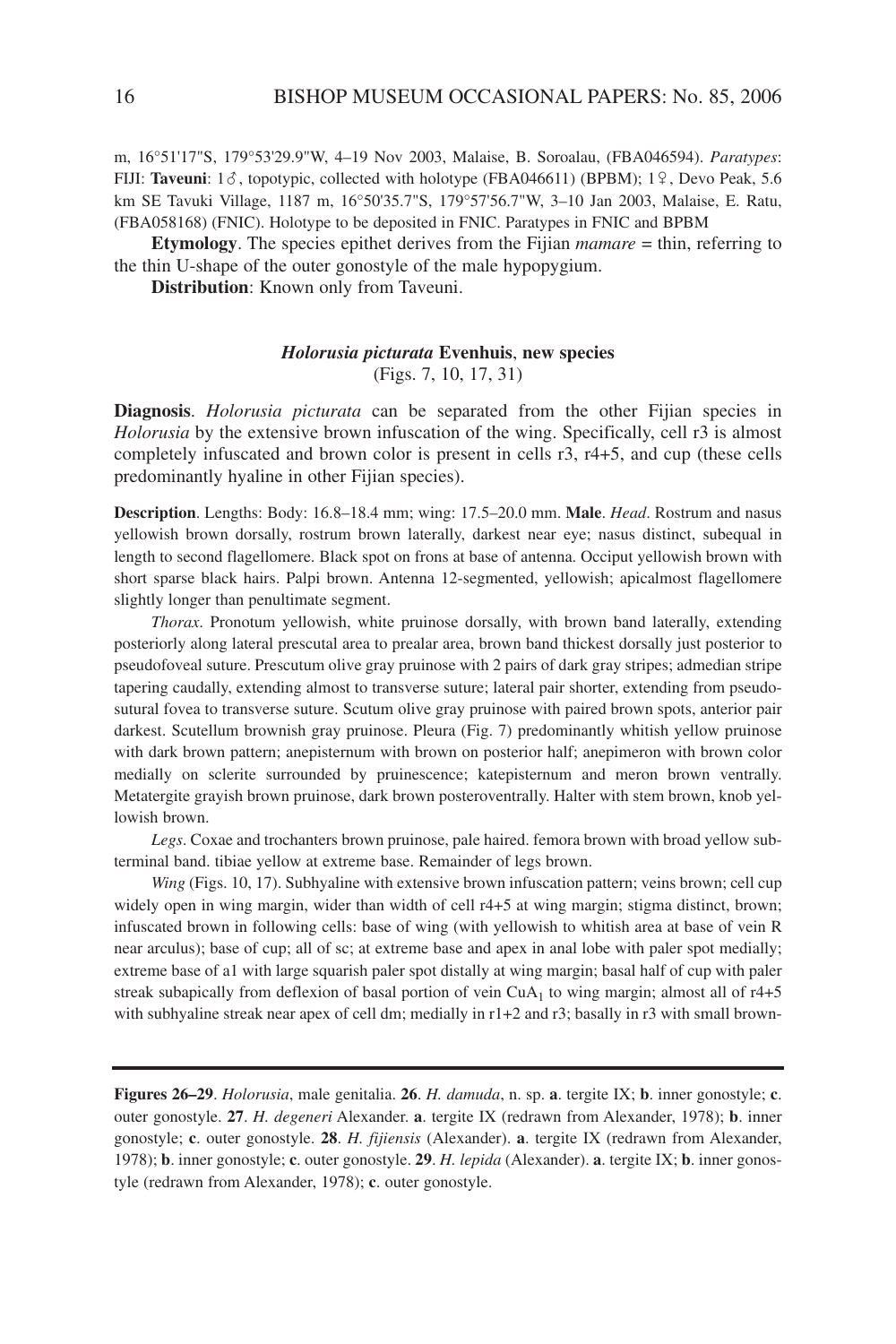







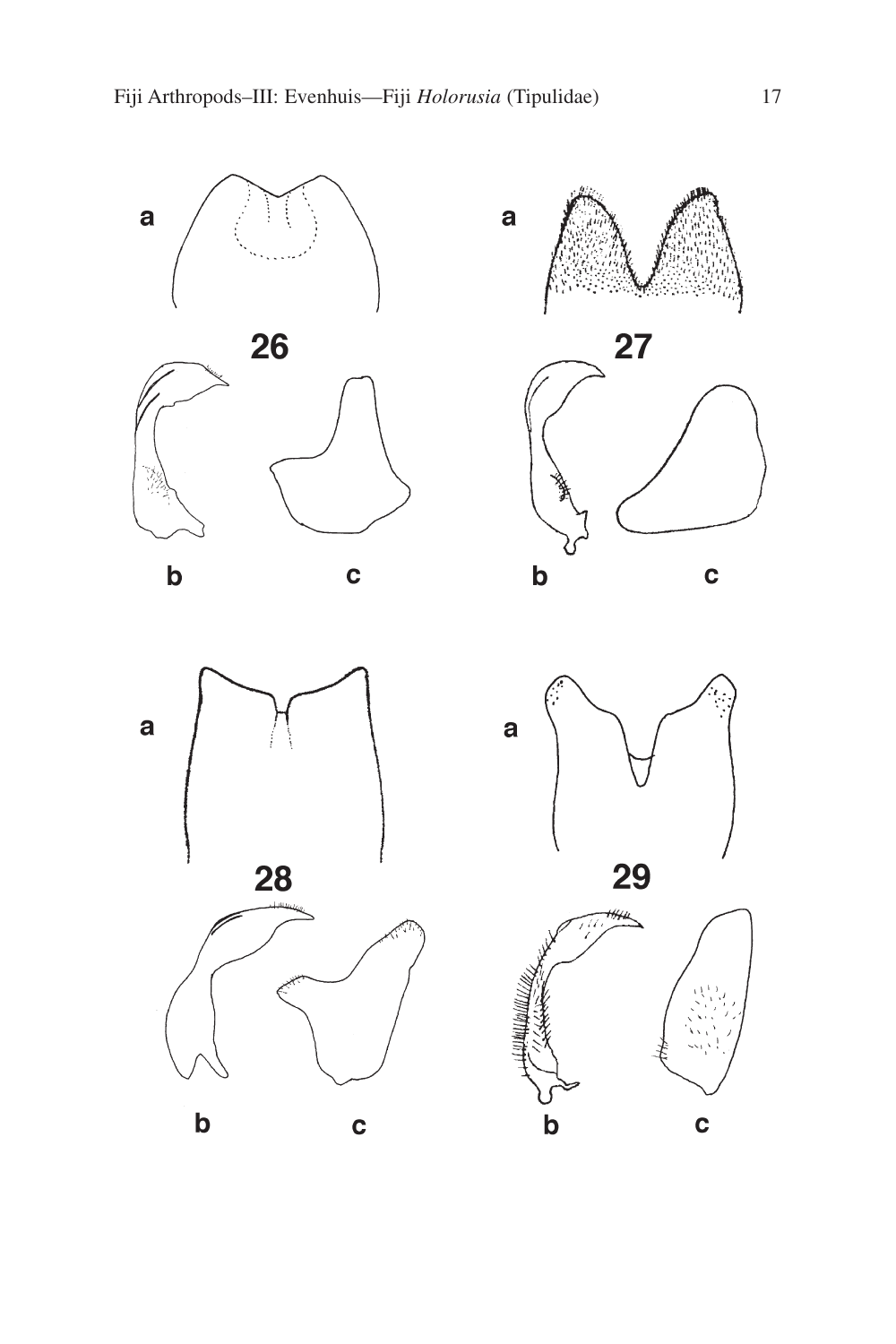ish area medially; all veins from level of basal portion of vein  $CuA<sub>1</sub>$  distally suffused with dark brown except  $R_{1+2}$  and distal half of  $R_3$  and distal fourth of  $R_{4+5}$ .

*Abdomen*. Tergites I–II brown dorsally, with brownish subterminal transverse band; tergites II-VI pale brown with dark brown posteriorly; tergites VII–VIII yellowish brown dorsally, brown posteriorly. Tergite IX brown with yellow tips to posterolateral corners. Sternites I-VI brown; sternites VII-VIII dark brown.

*Male hypopygium* (Figs. 31). Tergite IX black, subquadrate, emarginate medially, posterolateral angles rounded. Outer gonostyle ellipsoid, finely hirsute, pale hairs throughout, longer hairs basally. Inner gonostyle with beaklike apical portion, arm slender, base swollen with black hairs.

**Female**. Unknown.

**Types**. Holotype ? (FBA5011565) and 2? paratypes (FBA501157–501158) from FIJI: **Viti Levu**: Koroyanitu Eco Park, 0.5 km N Abaca Village, 800 m, 29 Nov–13 Dec 2004, 17°40'S 177°33'E, Malaise, L. Tuimereke. (FNIC). Holotype to be deposited in FNIC. Paratypes in BPBM and FNIC.

**Etymology**. The specific epithet derives from the Latin *picturatus* = " painted, embroidered"; referring to the well-marked dark pattern on the wing.

#### *Holorusia schlingeri* **Evenhuis**, **new species**

(Figs. 3a, 11, 18, 20a, 25, 32)

**Diagnosis**. *Holorusia schlingeri* fits in the species group with those species that are largesized, yellowish, and have the cell cua1 widely open in the wing margin. It can be separated from the only other species in that group, *H. lepida*, by the hyaline cells cua2, a1, and anal lobe (these cells with cloudy infuscations in *H. lepida*). The male hypopygium has the outer gonostyle subrectangular and darkly sclerotized apically (it is subellipsoid and not darkly sclerotized apically in *H. lepida*).

**Description**. Lengths: Body: 22.4–24.5 mm. Wing: 24.5–25.5 mm. **Male**. *Head* (Fig. 3a). Rostrum and nasus yellowish orange; nasus distinct, subequal in length to second flagellomere. Occiput pale yellowish orange with short sparse yellowish hairs. Palpi yellowish. Antenna 12-segmented, with first and second flagellomere yellowish brown, remainder of antennal segments yellowish orange; apicalmost flagellomere with very short, nib-like apex.

*Thorax*. Pronotum yellowish with brown band laterally. Prescutum yellowish orange with 2 pairs of brown stripes; admedian stripe tapering caudally, extending almost to transverse suture; lateral pair shorter, extending from pseudosutural fovea to transverse suture. Scutum yellowish orange with paired brown spots. Scutellum yellowish brown. Pleura predominantly yellowish orange; anepimeron with dark brown area medially and ventrally; katepisternum and meron with dark brown ventrally. Metatergite dark brown with yellowish brown anterior corners. Halter with stem shining yellowish, knob dark brown.

*Legs*. Coxae and trochanters predominantly yellow; fore coxa with brown basally; hind coxa with brown along anterobasal surface. Remainder of legs yellowish becoming darker toward tarsi.

*Wing* (Figs. 11, 18). Subhyaline, pale yellowish; veins yellowish brown; stigma indistinct, pale brown. Vein Sc distinct, yellowish brown. Cell c infuscated yellowish brown; basal portion of vein CuA1 infuscated faintly yellowish brown. Cell cup widely open in wing margin, wider than cell r4+5. Vein Rs and veins at base of cell dm and cell m3 effaced and whitish in color.

*Abdomen*. Tergites yellowish orange. Sternites yellowish brown to yellowish orange, paler, than on tergites; sternite IX dark brown with yellowish orange posterior border.

*Male hypopygium* (Fig. 32). Tergite IX subquadrate, deeply emarginate medially, posterolater-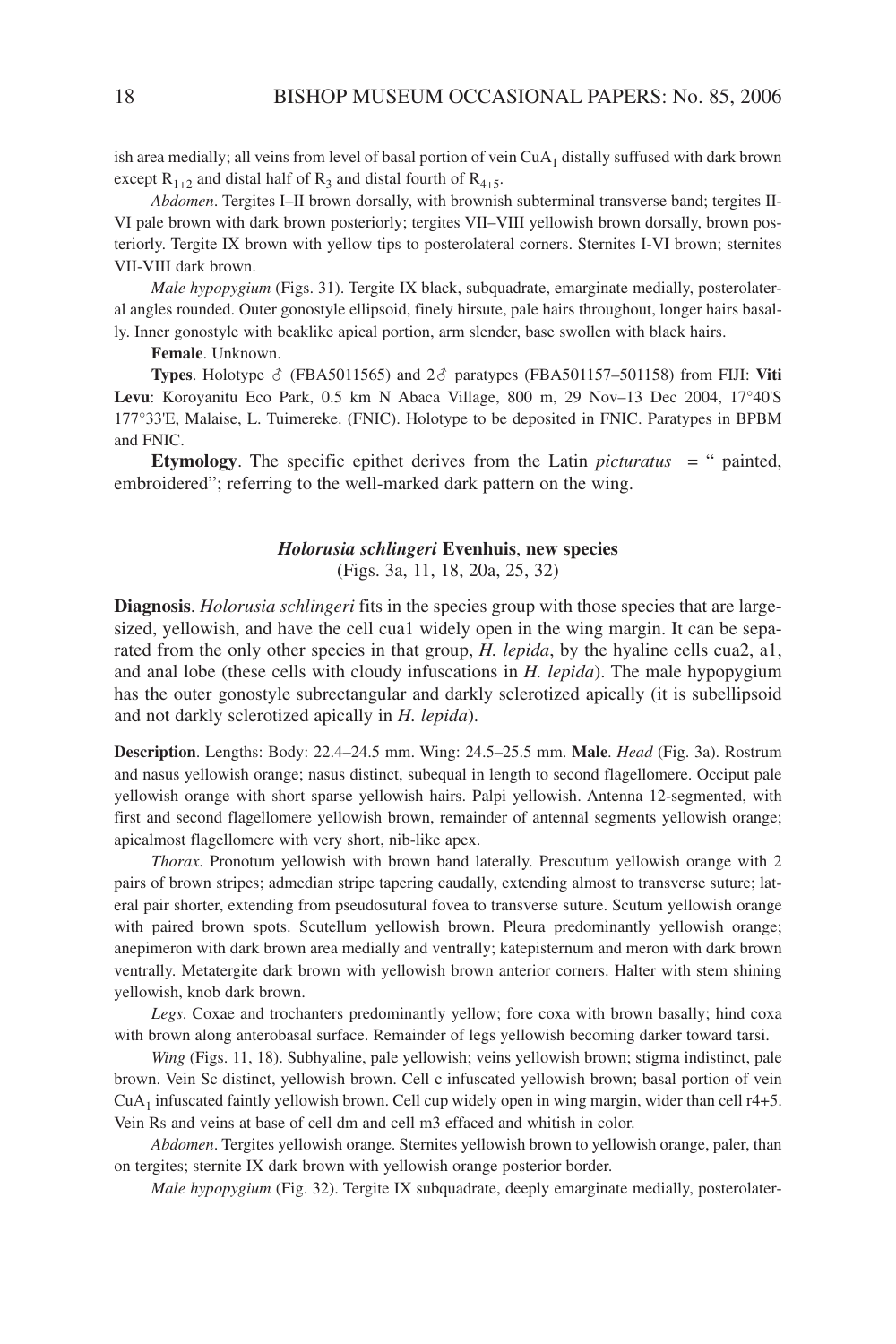

**Figures 30–33**. *Holorusia*, male genitalia. **30**. *H. mamare*, n. sp. **a**. tergite IX; **b**. inner gonostyle; **c**. outer gonostyle. **31**. *H. picturata*, n. sp. **a**. tergite IX; **b**. inner gonostyle; **c**. outer gonostyle. **32**. *H. schlingeri,* n. sp. **a**. tergite IX; **b**. inner gonostyle; **c**. outer gonostyle. **33**. *H. walkeriana* (Alexander), holotype. **a**. tergite IX; **b**. outer gonostyle.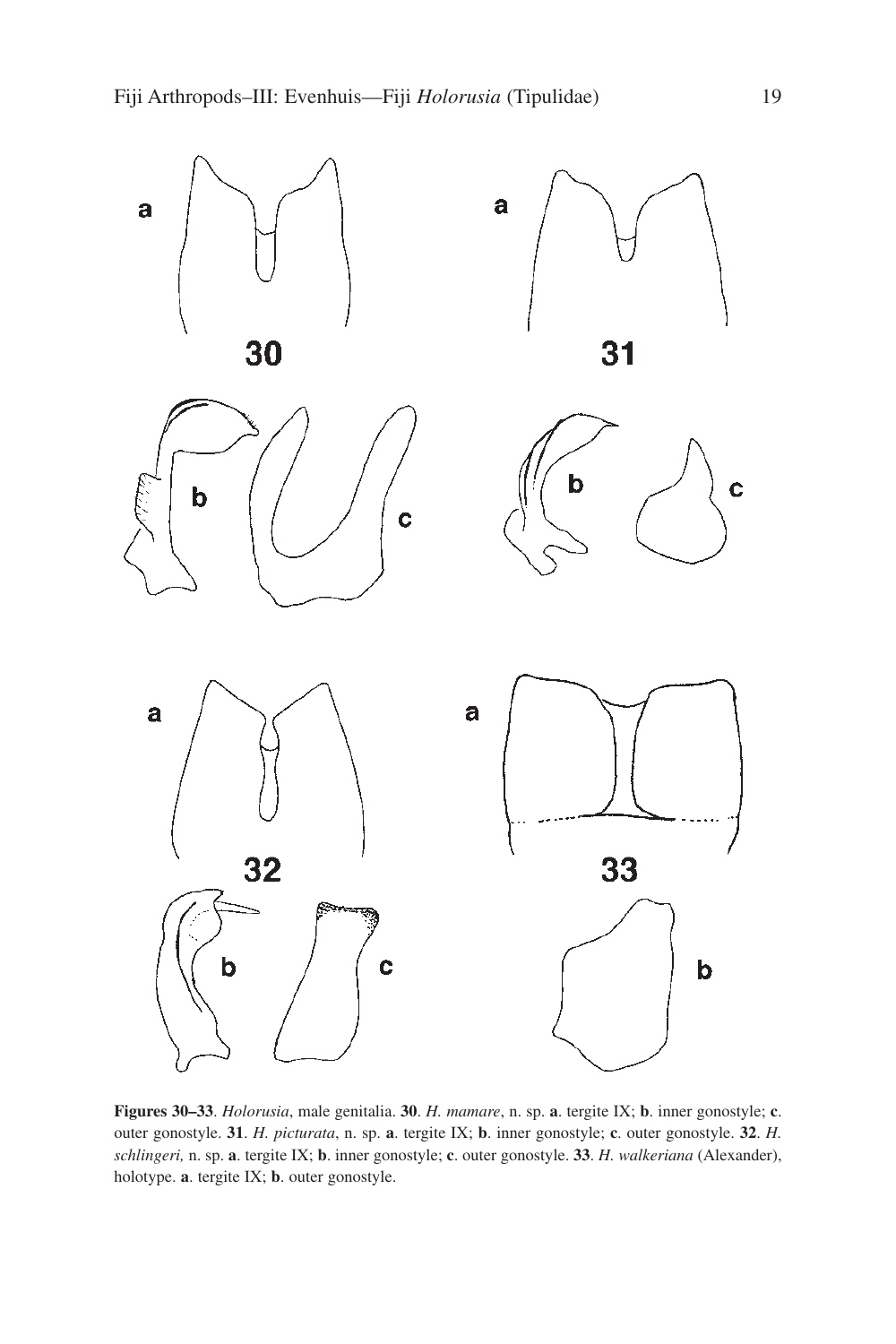al angles truncate. Inner gonostyle swollen apically with long, thin, tapering apical rod, arm relatively broad, base slightly swollen with black hairs. Outer gonostyle subrectangular, darkly sclerotized apically, finely hirsute, pale hairs throughout.

**Female**. As in male except: coloration is paler than in males; halter knob yellowish; terminalia (Fig. 25) with sternite VIII shiny brown, dark brown laterally, bilobed apically, each lobe rounded; hypovalve shiny brown, undifferentiated.

**Variation**. The admedian thoracic stripes can be coalesced and appear as a single median stripe in some specimens. Some specimens may have brown on the posterior borders of some abdominal segments.

**Types**. Holotype ? (BPBM 16,590) from FIJI: **Viti Levu**: Nadarivatu, Oct 1937, J.M. Valentine. The specimen carries a label "*Ctenacroscelis walkeriana*" determined by C.P. Alexander. *Paratypes*: Fiji: Viti Levu:  $1\delta$ ,  $2\epsilon$ ,  $3.8$  km N Veisari Settlement, logging road to Waiwudava, 300 m, 18°04'45"S, 178°21'45"E, 25 Apr–25 May 2003, Malaise, M. Tokota'a (FBA055302–055304); 1?, 1.8 km E Navai Village, Mt. Tomanivi, 700 m, 9–30 Aug 2004, Malaise, E. Namatalau (FBA501153); 3?, Koroyanitu EcoPark, Savuione Trail, 1 km E Abaca Village, 800 m, 2–16 Nov 2004, 17°40'S, 177°33'E, Malaise, L. Tuimereke, (FBA501155) (FNIC); 1 $\delta$ , Koroyanitu EcoPark, Savuione Trail, 1 km E Abaca Village, 800 m, 16–29 Nov 2004, 17°40'S, 177°33'E, Malaise, L. Tuimereke, (FBA501154) (FNIC). Holotype in BPBM. Paratypes in FNIC, USNM, and BPBM.

**Etymology**. The species is named in honor of Dr. Evert I. Schlinger, for his efforts in increasing the knowledge of Fiji arthropod biodiversity.

**Distribution**. Known only from Viti Levu.

#### *Holorusia walkeriana* **Alexander** (Figs. 19, 33)

*Ctenacroscelis walkerianus* Alexander, 1924: 47.

*Holorusia walkeriana* (Alexander). Vane-Wright, 1967: 537; Oosterbroek, 1989: 56. Evenhuis, 2005: 28.

This species was originally described based on a single male specimen (not female as incorrectly cited by Alexander (1978)) collected at Lautoka near Mt. Evans (Koroyanitu) on 4 April 1920. No further specimens of this species have yet been collected despite extensive Malaise trapping in the same general area for over two years.

*Male hypopygium* [unique type specimen not dissected] (Fig. 33): Tergite IX almost square with shallow indentation posteriorly and deep cleft on posteromedial surface making segment appear almost bifid, distal corners slightly pointed. Outer gonostyle subhexagonal with extended and blunt lateral lobe.

**Material Examined**. *Types*: Holotype ? FIJI: **Viti Levu**: Lautoka, Mt. Evans [= Koroyanitu], 4 Apr 1920, W. Greenwood (BMNH).

**Distribution**. Only known from the type male from northwestern Viti Levu.

#### **ACKNOWLEDGMENTS**

I thank the curators at the following institutions for their assistance in allowing examination of type specimens in their custody: F. Christian Thompson, Wayne Mathis, David Furth (USNM) and David Notton (BMNH). Gunther Theischinger and Jon Gelhaus are thanked for their reviews of the paper, suggestions of which helped improve it. This study